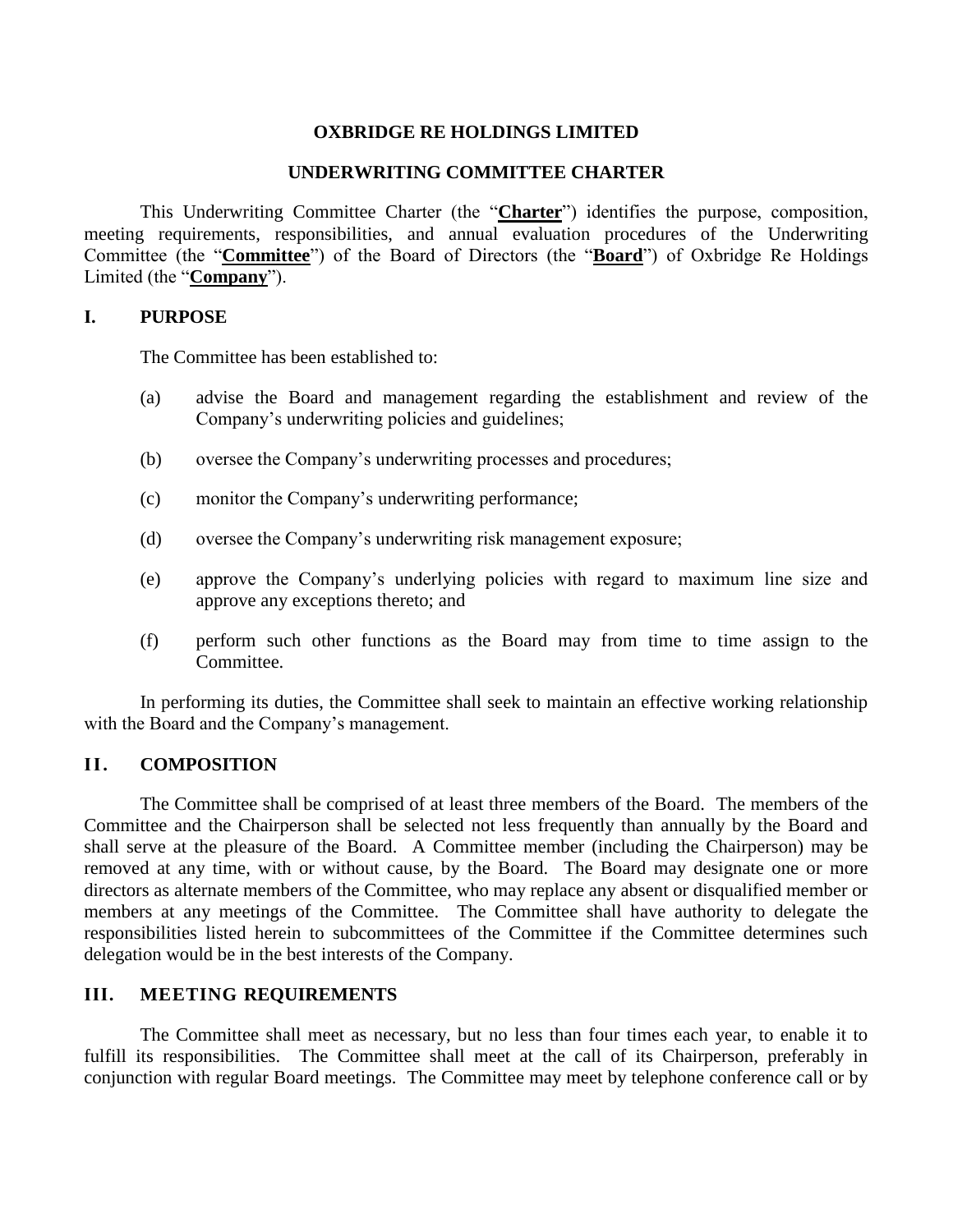any other means permitted by law or the Company's Memorandum and Articles of Association, as amended from time to time (the "**Articles**").

A majority of the members of the Committee shall constitute a quorum. The Committee shall act on the affirmative vote of a majority of the members present at a meeting at which a quorum is present. Subject to the Company's Articles, the Committee may act by unanimous written consent of all of its members in lieu of a meeting. The Committee shall determine its own rules and procedures, including with respect to the designation of a chairperson pro tempore, in the absence of the Chairperson, and the designation of a secretary. The secretary need not be a member of the Committee and shall attend Committee meetings and prepare minutes. The Committee shall keep written minutes of its meetings, which shall be recorded or filed with the books and records of the Company. Any member of the Board shall be provided with copies of such Committee minutes if requested.

The Committee may ask members of management or others whose advice and counsel are relevant to the issues then being considered by the Committee to attend any meetings and to provide such pertinent information as the Committee may request.

The Chairperson of the Committee shall be responsible for the leadership of the Committee, including preparing the agenda, presiding over Committee meetings, making Committee assignments and reporting the Committee's actions to the Board from time to time (but at least once each year) as requested by the Board.

#### **IV. COMMITTEE RESPONSIBILITIES**

In carrying out its responsibilities, the Committee's policies and procedures should remain flexible to enable the Committee to react to changes in circumstances and conditions to ensure that the Company remains in compliance with applicable legal and regulatory requirements.

The Committee shall have responsibility for reviewing the Company's underwriting activities. Such responsibility includes:

- (a) Approving and reviewing periodically the Company's underwriting guidelines and policies;
- (b) Reviewing and monitoring compliance with underwriting guidelines and policies and any exceptions thereto;
- (c) Reviewing the performance of major business sectors, large single risks and correlated aggregate risks to determine current risk profile and the efficacy of the Company's underwriting standards and practices;
- (d) Reviewing outwards reinsurance programs and practices;
- (e) Reviewing periodically the policies and guidelines regarding the Company's agent, broker, insured, ceding company, reinsurer and retrocessionaire counterparty risk in connection with its underwriting activities;